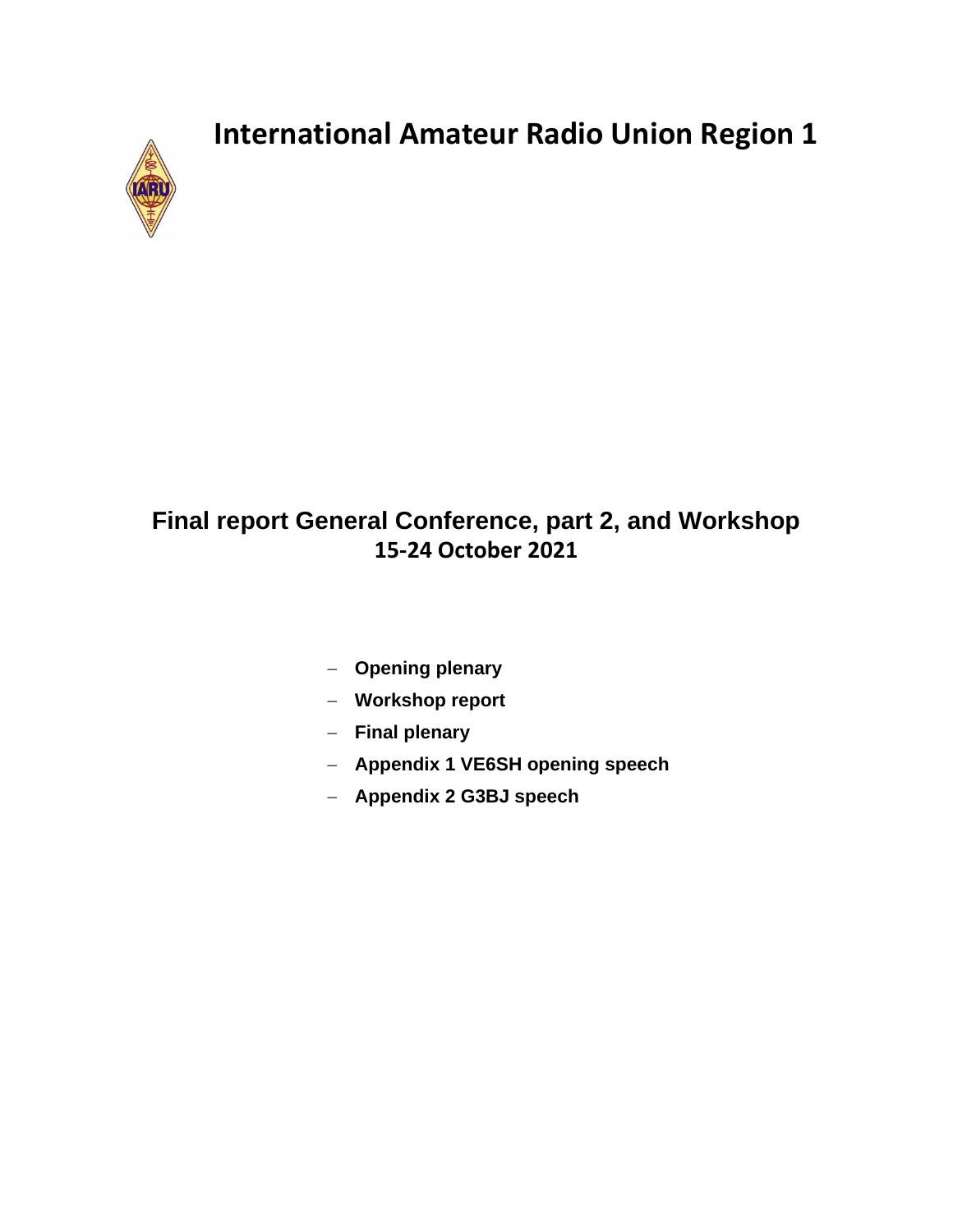

## **Workshop 15-24 October 2021**

| Author                                       | <b>DDOT</b><br>ا ے ت                                       |
|----------------------------------------------|------------------------------------------------------------|
| $\overline{\phantom{0}}$<br>ubiect<br>-<br>- | ening.<br>plenary<br>-- -<br>nne.<br>- -<br>$\sim$<br>TNA. |

- 1. The IARU Region 1 Virtual Workshop opened on 15 October 2021 18:00 UTC.
- 2. In memoriam silent keys. A moment of silence was observed to remind the amateurs who have passed away since our last conference. The list of silent keys includes Wojciech Nietyksza SP5FM, John Devoldere ON4UN, Reinaldo Leandro Rodriguez YV5AM, Faisal Alajmi 9K2RR and Wolf Harranth OE1WHC.
- 3. IARU President Tim Ellam VE6SH then formally opened the Conference. The text of his speech can be found in Annex 1.
- 4. IARU Region 1 President Don Beattie G3BJ addressed the Conference. The text of his speech can be found in Annex 2
- 5. Receipt of Committee C2 paper on Credentials
	- a. The following Member Societies were registered for this Workshop: Gabon AGRA, Algeria ARA, Cote d'Ivoire ARAI, Senegal ARAS, Tunisia ARAT, Italy ARI, Monaco ARM, Morocco ARRAM, Kyrgyzstan ARUKR, Bahrain BARS, Bulgaria BFRA. Cyprus CARS, Mali CRAM, Czech Rep CRC, Germany DARC, United Arab Emirates EARS, Denmark EDR, Egypt ERASD, Estonia ERAU, Romania FRR, Iceland IRA, Ireland IRTS, Kuwait KARS, Liberia LRAA, Malta MARL, Montenegro MARP, Hungary MRASZ, Norway NRRL, Austria OeVSV, Poland PZK, Greece RAAG, Lebanon RAL, France REF, Portugal REP, Jordan RJRAS, Luxembourg RL, United Kingdom RSGB, North Macedonia RSM, Seychelles SARA, Slovakia SARA, South Africa SARL, Saudi Arabia SARS, Kosovo SHRAK, Finland SRAL, Russian Federation SRR, Serbia SRS, Sweden SSA, Belgium UBA, Andorra URA, Spain URE, Switzerland USKA, Netherlands VERON, Slovenia ZRS
	- b. The following Member Societies are present by proxy at this General Conference: Liechtenstein, AVFL (held by Switzerland USKA), DR Congo, ARAC (held by Senegal ARAS), Burkina Faso, ARBF (held by Côte d'Ivoire ARAI), San Marino, ARRSM (held by Italy ARI), Iraq, IARS (held by Kuwait KARS), Malta, MARL (held by Luxembourg RL) to be used after MARL leaves the meeting, Mongolia, MRSF (held by Netherlands VERON), Namibia NARS (held by South Africa SARL), Oman ROARS (held by Lebanon RAL), Eswatini, RSE (held by Algeria ARA)
- 6. ARDF rule changes proposal. The meeting approved the proposed change of part A of the ARDF Rules.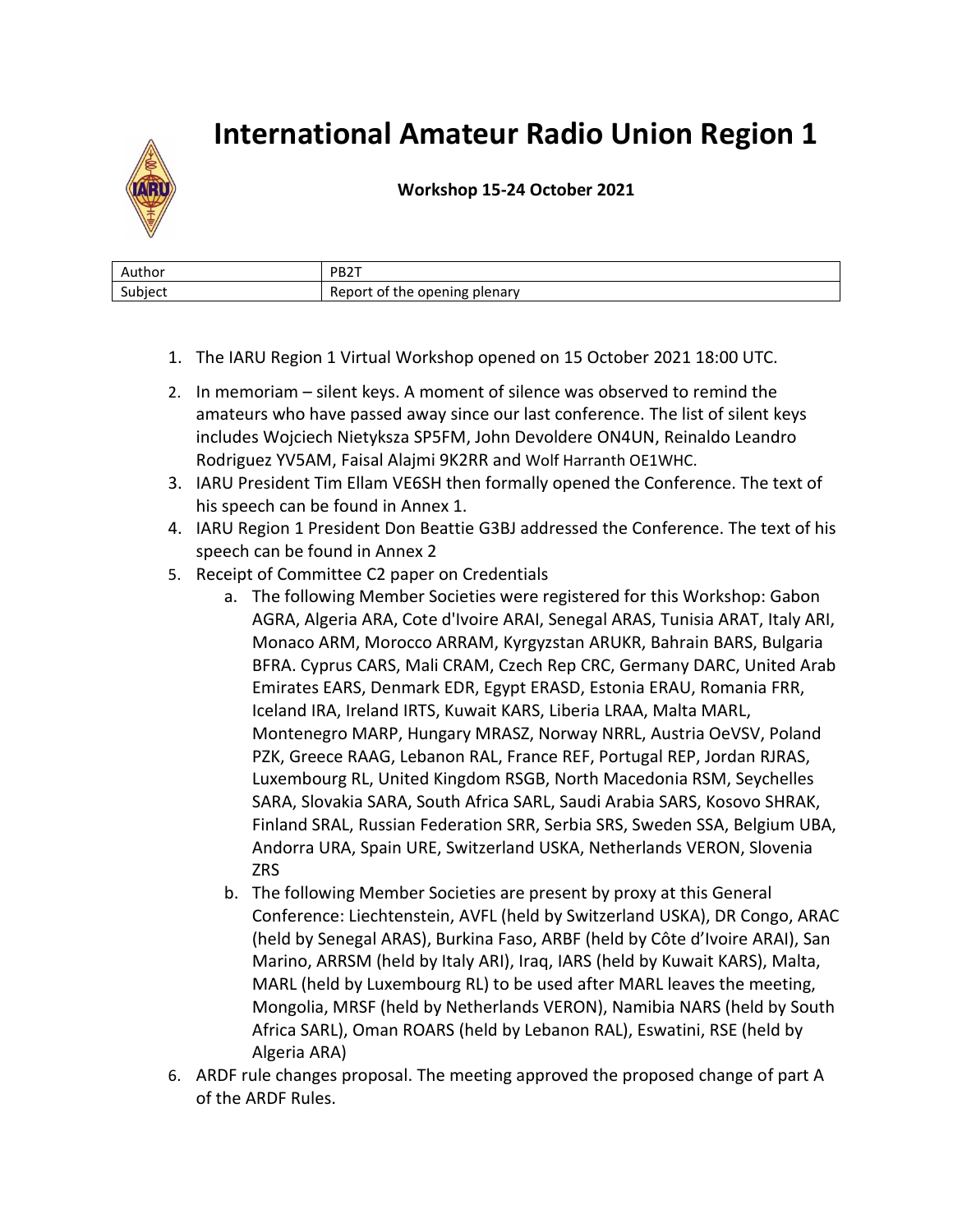- 7. Region 3 report. The meeting noted the report with interest.
- 8. ZS4BS confirmed that nominations for the G2BVN Memorial Award had been received.
- 9. Closing comments. G3BJ encouraged the meeting to actively participate in the workshop and closed the meeting at 19:46 UTC.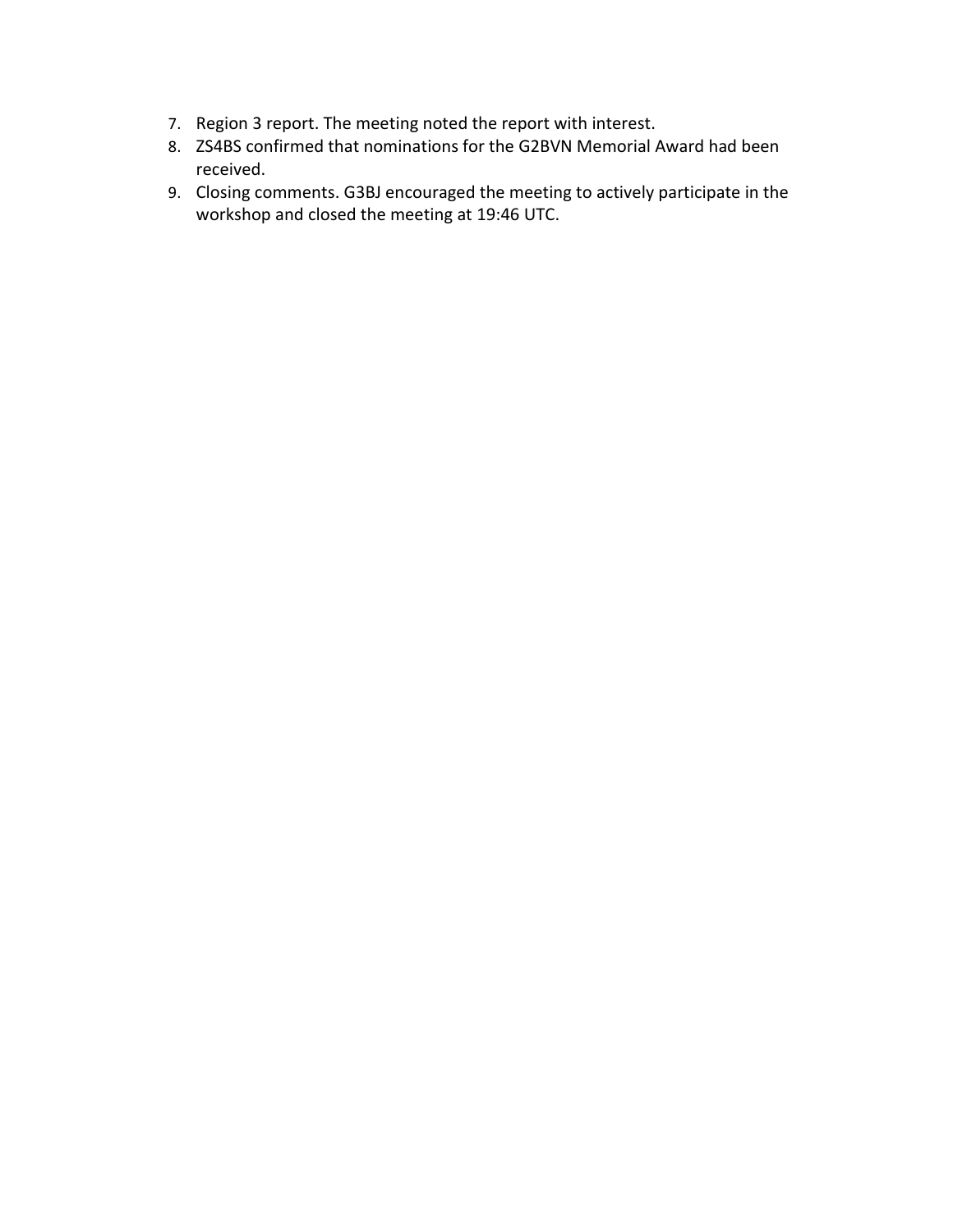

## **General Conference and Workshop 15-24 October 2021**

| Author  | G3BJ                                       |
|---------|--------------------------------------------|
| Subject | Summary of the 2021 IARU Region 1 Workshop |

This is a summary report to Conference on the 2021 IARU Region 1 Workshop which closed Saturday 23<sup>rd</sup> October. The Workshop was the major part of the Conference and Workshop event held 15-24 October 2021.

- 1. The IARU Region 1 Virtual Workshop opened on 16<sup>th</sup> October 2021 at 10.00 UTC with an orientation session to acquaint delegates with the technology and processes to be used in the event.
- 2. The first working session of the Workshop began at 13:00 on Saturday 16<sup>th</sup> October 18:00 UTC, which addressed our "ambition for amateur radio". The session reviewed the SWOT analysis, done in preparation for the Workshop. After a team exercise on Challenging Assumptions and a briefing, the Workshop was divided into smaller "break-out" groups to consider our Core Values and Core Purpose
- 3. On Sunday 17 October delegates considered and adopted as a basis for future work a list of value statements and a core purpose for amateur radio as follows:

Core Values – the unchanging underpinning elements of amateur radio:

## *FUN, ENJOYMENT, PASSION, HOBBY*

*Experiencing the magic of radio/electronics/wireless communications, as a lifetime adventure (for all ages), just for personal interest, without commercial purpose. Amateur radio is not just fun. We are passionate about the use of electromagnetic communications and technology to make achievements and improve ourselves. We enjoy personal interaction with likeminded and want to serve our society.*

## *GLOBAL HAM COMMUNITY*

*The global ham community is an inclusive environment without frontiers. Ham spirit is used within the community and is a multicultural, apolitical, open minded and tolerant concept where friendship is built around the world. Common interests are shared and developed within this community.*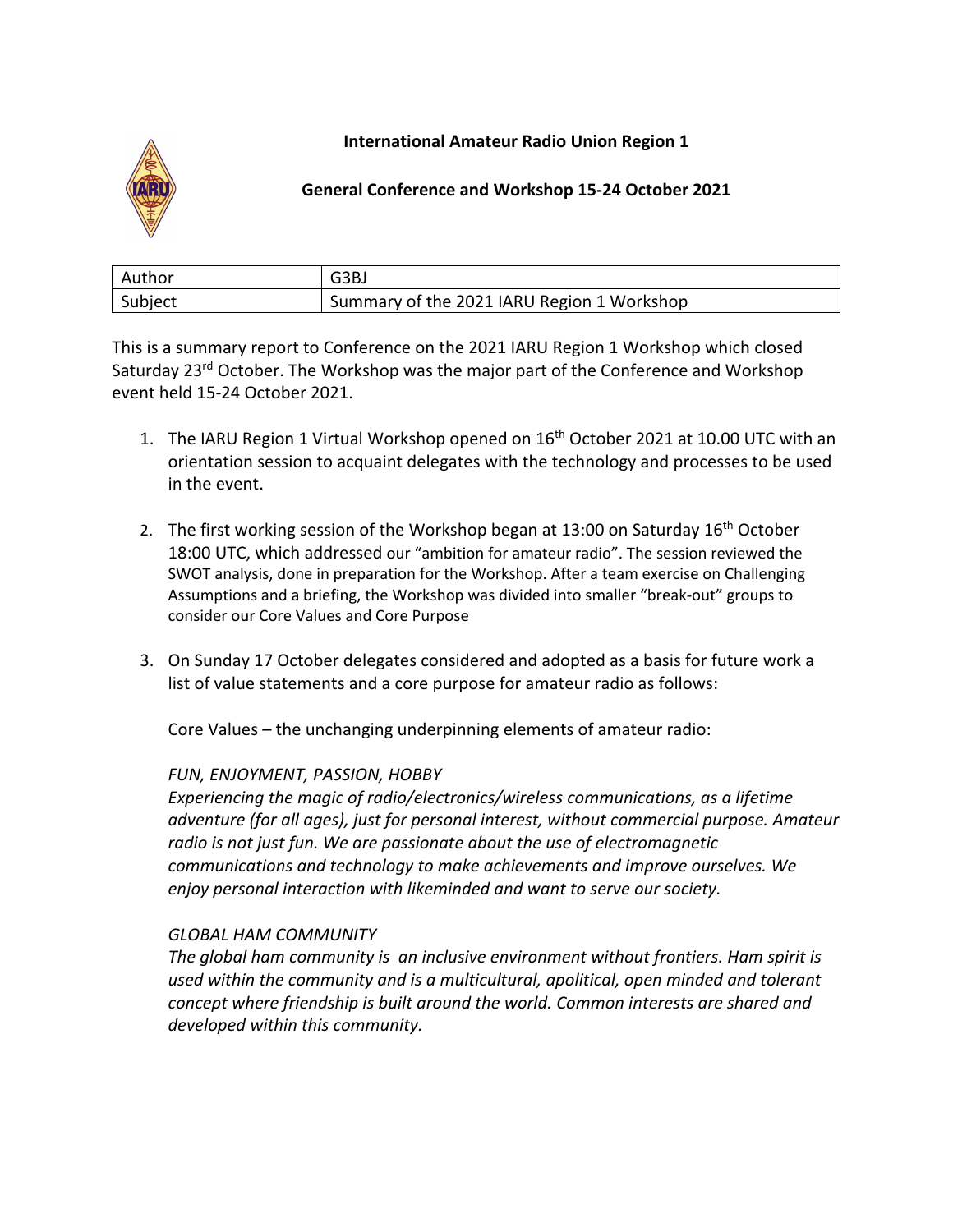#### *PRACTICAL EXPERIMENTATION (TECH & COMMS)*

*The freedom to experiment. Curiosity-driven experimentation with technology and communication techniques, re-using existing techniques and improving them, understanding and exploring the physics of electromagnetic propagation.*

#### *INNOVATION*

*A focus on creativity and innovation around leading edge technology and an intense curiosity about what might be possible. Developing new techniques.*

### *LEARNING AND EDUCATION (TECH & COMMS)*

*A foundation for amateur radio is the continuous self training and education within technologies and communications. Curiosity and a wish to break existing technical boundaries are strong drivers, as well as sharing knowledge within the community to educate and help others.*

#### *VALUE TO SOCIETY*

*Promoting interest in science and technology subjects across society. Amateur radio also provides trained radio operators and radio engineers to businesses. Provide logistical support and radiocommunications expertise in emergency situations and public events.*

Two version of core purpose were considered. Both have similar content , to differing degrees of detail:

*"Share the joy of exploring science and technology through wireless communications, for the benefit of the world."*

or

*"Provide an accessible way that people can enjoy and personally grow from experimentation with, and utilisation of, the radio spectrum, bringing together likeminded people in a community of common interest and offering social and economic benefit to others in our areas of expertise."*

- 4. The meeting then received a presentation on "Commanders Intent". This was follows by a briefing and break-outs to consider our "Overarching Goal" for amateur radio in a tenyear timeframe.
- 5. On Monday18 October the Workshop first discussed two versions of the overarching goal for ten years' time, developed from the previous day's inputs. As the Workshop progressed, the more aspirational version was proposed as the basis for future work. This read:

*Amateur Radio is booming across Region 1. It has evolved to become one of the leading communities of expertise for science and technology enthusiasts. It is rightly respected and admired, both for the self-development opportunities that it offers and for the value it delivers to society as a whole.*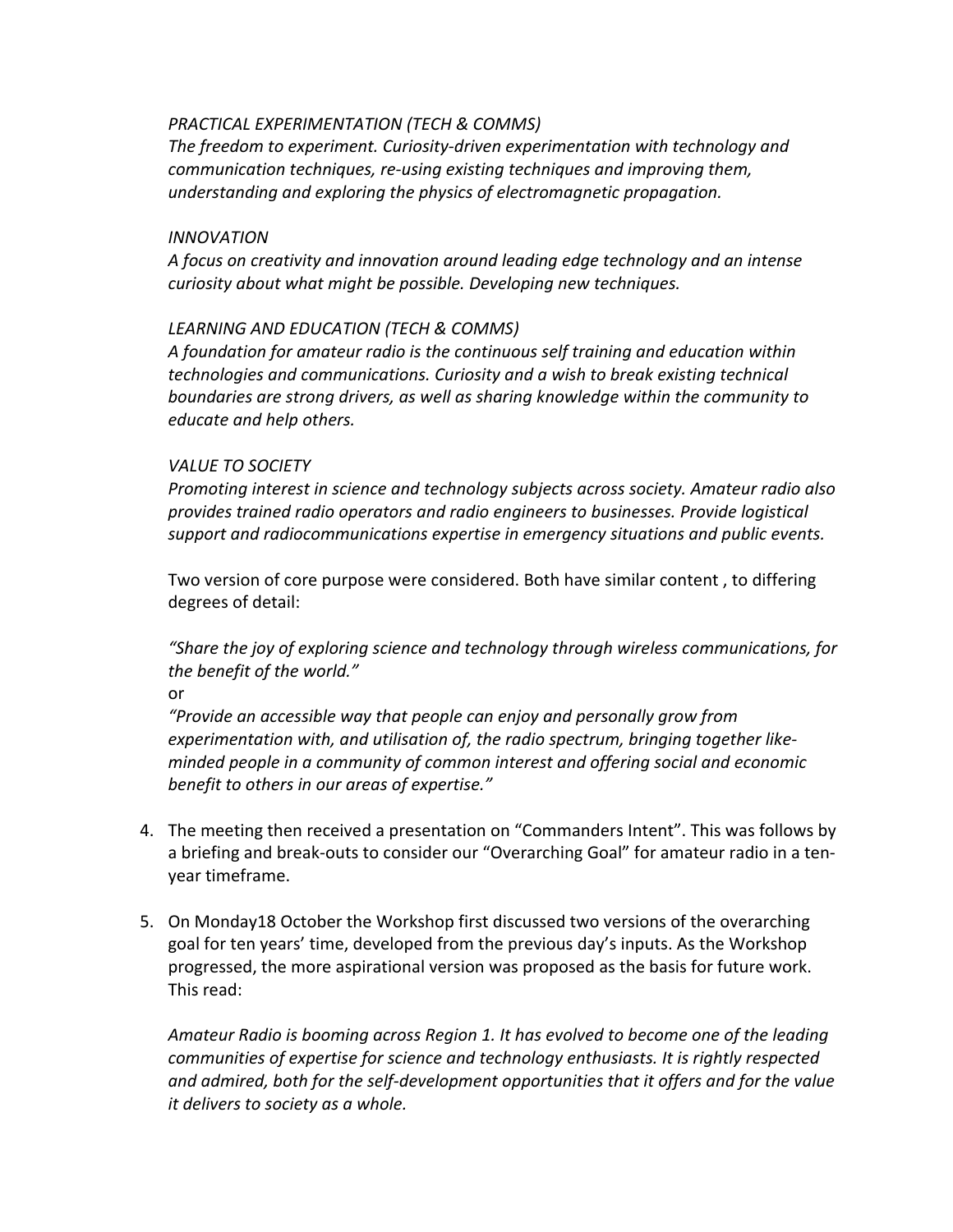The Workshop then discussed the main building blocks to reach the overarching goal, which had been identified in the previous sessions. Breakout groups then discussed our strategic objectives.

- 6. On Wednesday 20 October, after an input from USKA on the changes it is working through in Switzerland, the Workshop considered the outputs from the previous session. There had been a wide range of inputs on strategic objectives, but the majority coalesced around eight key themes. Break-out sessions considered these. The final wording was adopted (the following day) as:
	- 1. Amateur radio is redefined and refocused to be relevant and appealing to broader sectors in society
	- 2. Amateur radio is seen as a welcoming pastime for people of all ages and all backgrounds
	- 3. Amateur radio is seen to be providing economic and social benefit
	- 4. Innovation and creativity are fundamental to the amateur service, which is publicly recognised as the leading non- commercial authority on wireless communication
	- 5. Amateur radio provides an infrastructure of support to self-development and excellence within communications and technology
	- 6. Regulators acknowledge the relevance and technical capability of the amateur service and its value to society
	- 7. Amateur radio has a high-profile and high value media presence
	- 8. IARU has an active program in place to strengthen member societies and support their development
- 7. On Thursday 21 October, after case studies from VERON, RSGB and URE, the Workshop began to consider the necessary key tasks to achieve each strategic objective, encompassing the key steps, possible obstacles and the solutions to these.
- 8. On Saturday 23 October: the Workshop considered the key steps in each Strategic Objective and then consider the resource requirements for carrying forward the work after the Workshop.
- 9. It was acknowledged that securing volunteers to take part in the work would be challenging, but a number of those present indicated their willingness to carry aspects of the work forward.
- 10. Saturday's meeting noted the plans to create a Program Board to consider and provide funding to projects arising from the work plan. Delegates were asked to notify the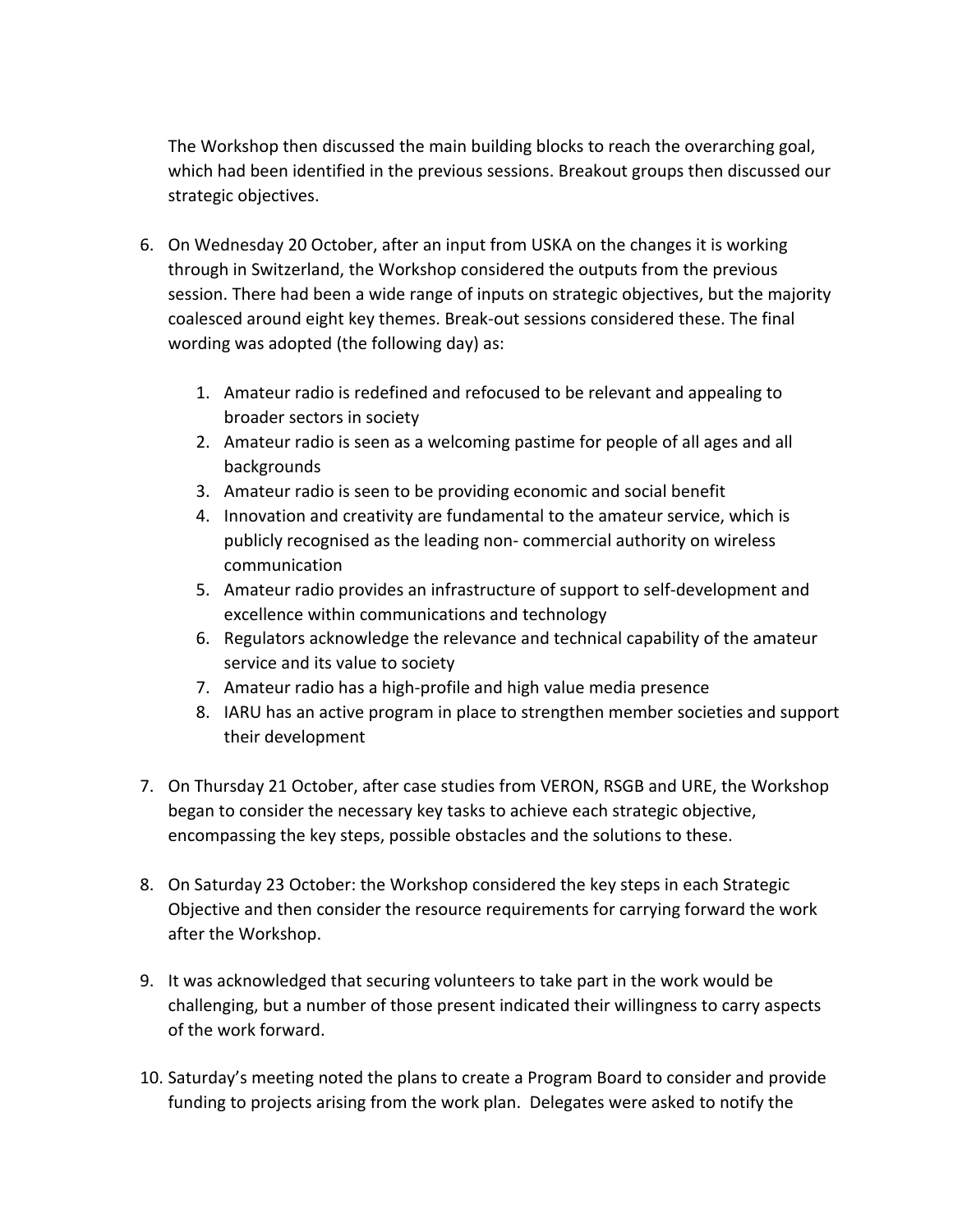Region 1 Secretary if they had an interest in joining the Program Board. It was also noted that transparency, good communication and a sense of urgency were essential parts of the work going forward. The new EC will urgently consider the immediate actions to give the work program momentum.

11. The stepped approach to program implementation (below) will be implemented. The Program Board will be formed quickly and the strategic objectives reviewed by the Board to establish how the projects will be grouped as a work-plan. Projects will then be created, drawing in those who already volunteered in the Workshop to participate in the work, plus others which Member Societies will be asked to identify. The stepped approach to program implementation will be implemented.



12. It is clear from the work already completed that there are potentially significant funding implications in the work programs likely to be needed to address each strategic objective. At this stage no clear estimate can be given of the size of the funding need, but Committee C2 recommended a significant allocation from the region's reserves to cover the first two years of the program.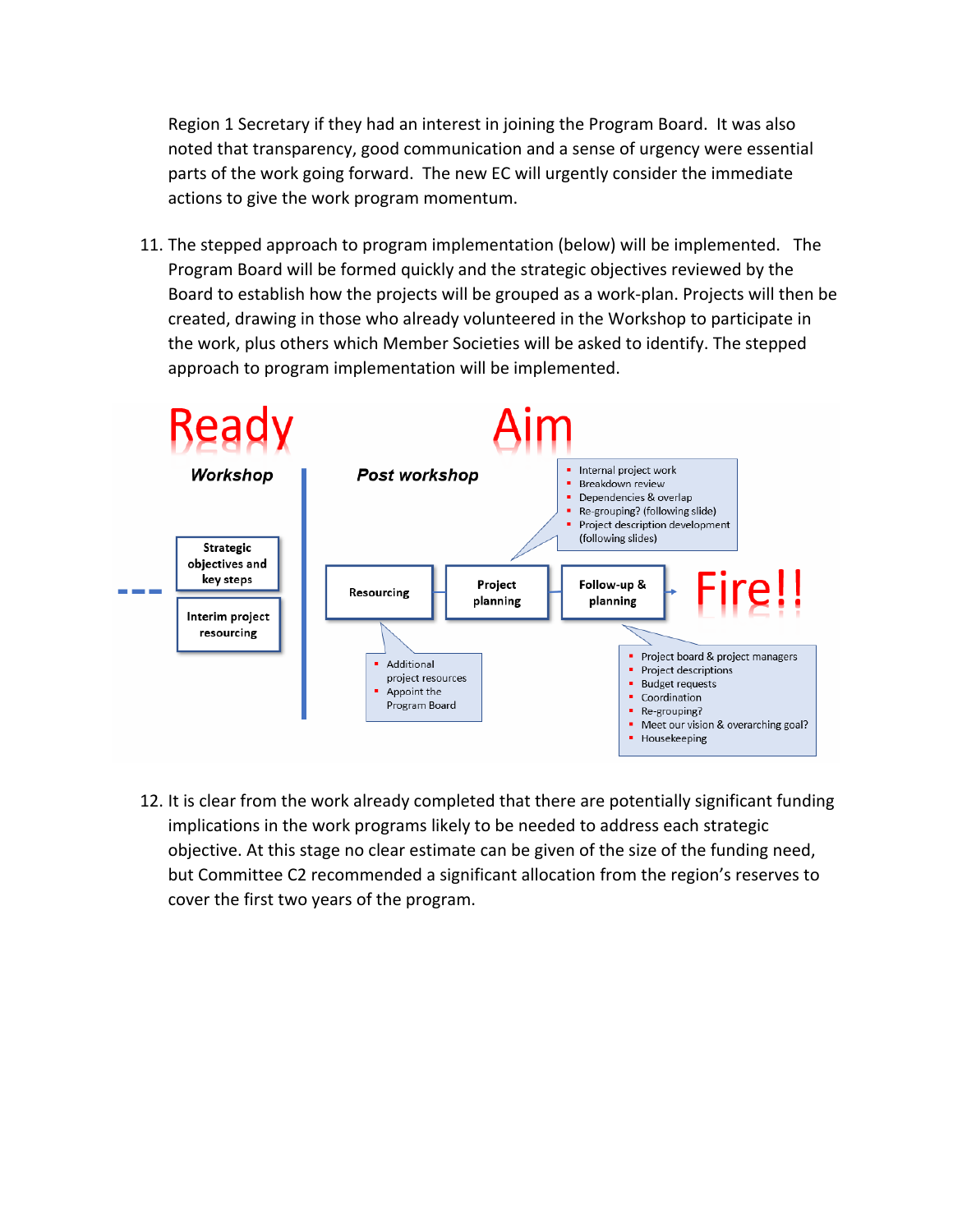

**Workshop 15-24 October 2021**

| Author                              | PB <sub>2</sub> T                                                                 |
|-------------------------------------|-----------------------------------------------------------------------------------|
| $\overline{\phantom{0}}$<br>Subject | .<br>---<br>$1 - 1 - 1$<br>--<br>plenarv<br>rinai<br>ໍ້<br>ne.<br>o<br>זנזנז<br>È |

1. G3BJ opened the final plenary of the IARU Region 1 Virtual Workshop on 24 October 2021 13:00 UTC.

## **2. C2 budget review**

The Chairman of Committee C2 ZS6QL reported that two incomplete proxies had been duly signed withing the given 24 hours. Both proxies (AFVL and MRSF) were accepted.

ZS6QL presented the C2 report. The meeting accepted the proposals from Committee C2:

a. There is general agreement to keep a reserve of a three years operational spend.

## b. Projects.

C2 noted the proposal in the budget paper, to create a Program Board to consider and approve budgets for each project. C2 supports this proposal. It is expected that the workshop will decide to adopt 8 Strategic Objectives in support of the future of amateur radio. Within each SO there will be a set of key tasks. Funding will be needed for projects but C2 is not able to judge exact amounts at this stage. However, C2 agrees on the principle to fund projects from the reserves and proposes to allocate CHF 100.000 for 2022 and CHF 100.000 for 2023 in budget line 137. Spending limits for each project will be agreed and approved by the Program Board.

c. STARS

C2 noted that STARS has been not very active in the past years. Part of potential STARS projects could be seen as projects in the interest of the future of amateur radio. The question was raised if the development fund was filled automatically. It was explained that practice was stopped some years back.

- d. ITU meetings and meetings of RTO's. Explanation was given on participation in ITU meetings and meetings of RTO's.
- e. Negative interest rates. HB9JOE reported no problems so far. If necessary, he will open an additional account.
- f. The consolidated budget can be found in annex 1.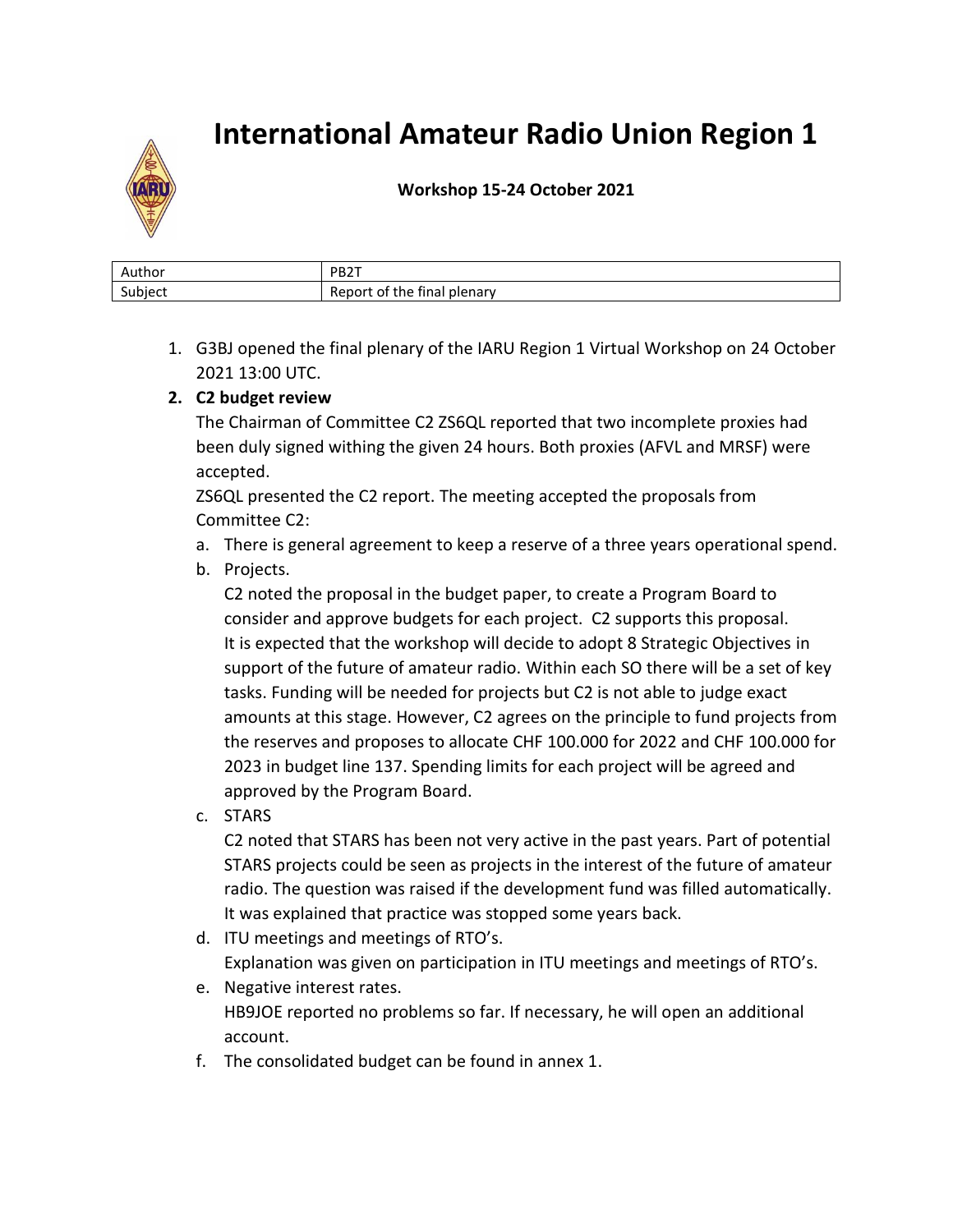- g. C2 agrees with the EC that operational work should continue to be carried out by volunteers. Work on a specific deliverable could be carried out by consultants (professional) if the need arises.
- h. 10% of the Region's income is paid to the International Secretariat to cover part of their costs.
- i. C2 agrees to the budget as proposed with a provision for projects in line 137.

## 3. **Subscription rate**.

The conference decided to keep subscription rate at same level

## **4. Venue of the 2023 IARU Region 1 General Conference**

Discussion took place if IARU Region 1 Conferences should take place as in-person meetings, virtual meetings or as hybrid meetings. Pro's and cons were discussed. It was decided that the EC will consider all three options.

SRS (Serbia) presented their proposal to organize the 2023 General Conference in Novi Sad. When holding the conference in Hotel Park in Novi Sad Region 1 will be able to recover most of the down payment made. A vote took place. 49 member societies were in favour to hold the 2023 GC in Novi Sad, 2 voted against and 2 abstained.

## **5. EC Elections**

The EC elections were supervised by Committee C6. C6 Chairman C31US announced the results.

a. Officers appointments

President: Sylvain Azarian, F4GKR was elected with 49 votes and 3 abstentions Vice-President: Hani Raad, OD5TE was elected with 37 votes. Hans Blondeel Timmerman PB2T was not elected with 15 votes.

Secretary: Mats Espling, SM6EAN was elected with 36 votes. Dennis Green ZS4BS was not elected with 16 votes.

Treasurer: Andreas Thiemann, HB9JOE was elected with 52 votes

b. EC members appointments

elected were

Lisa Leenders, PA2LS with 43 votes

Alessandro Carletti, IV3KKW with 41 votes

Joerg Jaehrig, DJ3HW with 40 votes

Ahmad AlHoli, 9K2DB with 37 votes

Oliver Tabakovski, Z32TO with 36 votes

Not elected were

Dennis Green ZS4BS with 19 votes

Florian Zwingl OE3FTA with 10 votes

## **6. G2BVN Memorial Trophy**

ZS4BS, chairman of the G2BVN Memorial Trophy Committee announced that the recipients of the Roy Stevens G2BVN Memorial Trophy are Ole Garpestad LA2RR and Hans Blondeel Timmerman PB2T. The awards will be presented in-person at a later stage.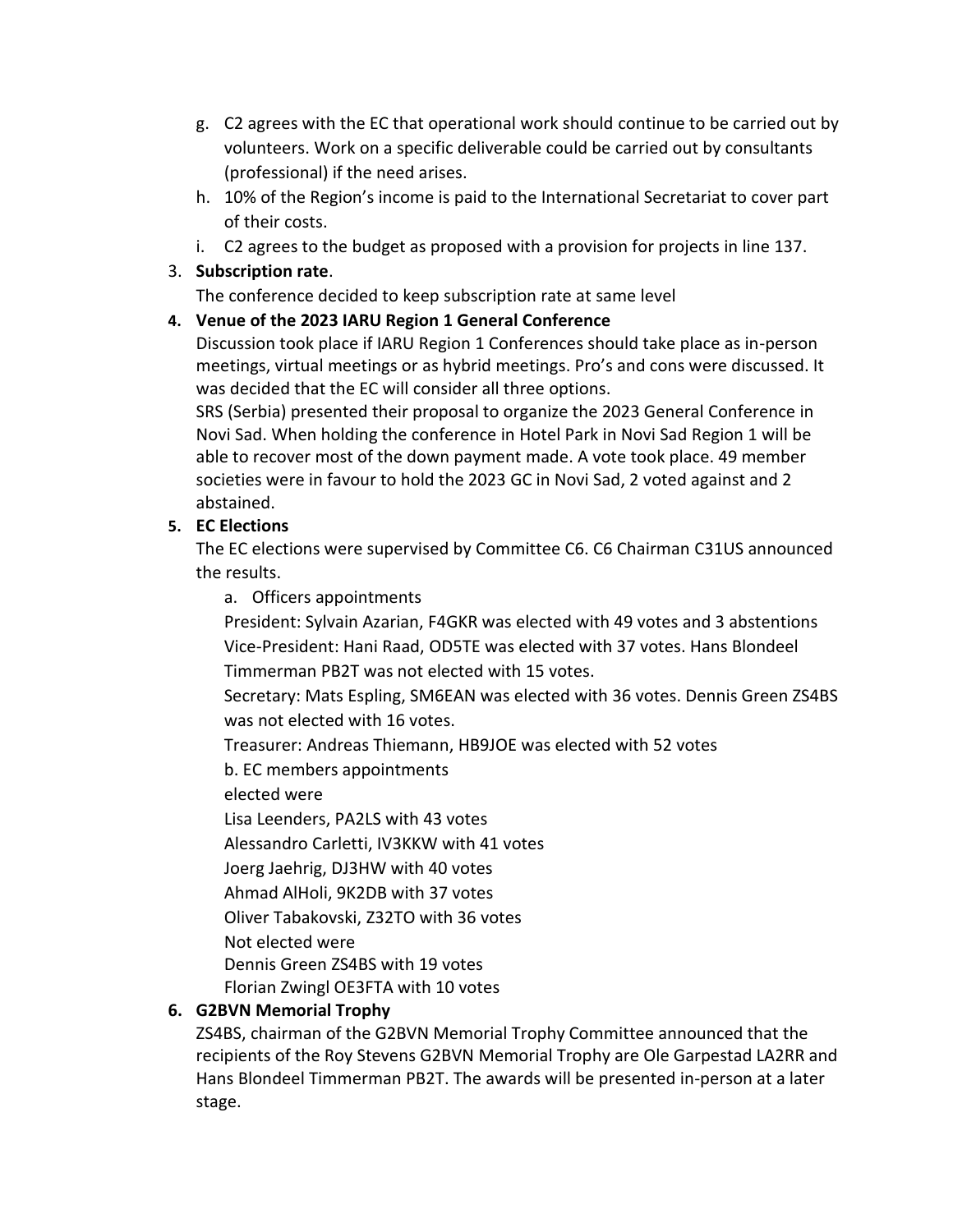## **7. Workshop Report**

The workshop report was discussed. The following observations were made

- a. TF3KB (IRA) commented that spectrum defense was not mentioned as objective. G3BJ responded that spectrum defense will be covered by Strategic Objectives 3 and 6.
- b. G6JYB (RSGB) pointed out that the powerpoint presentation shows the agreed Strategic Objectives, while the word document contained an earlier version of the strategic objectives
- c. LA7KJ (NRRL) pointed out that NRRL supports the Entry Level License and that he will bring this to the attention of his administration.
- d. YT7TP (SRS) stated that a large number of non-members should be attracted. G2BJ replied that this is the role of an effective member society.
- e. SP5ITI (PZK) proposed that Entry Level Licenses can be administered by Member Societies.

CARS proposed to adopt the Workshop Report and was seconded by PZK. The Workshop Report was adopted with 48 votes in favour, 12 against and 4 abstentions

## 8. Closing

G3BJ closed the meeting at 15:30 UTC.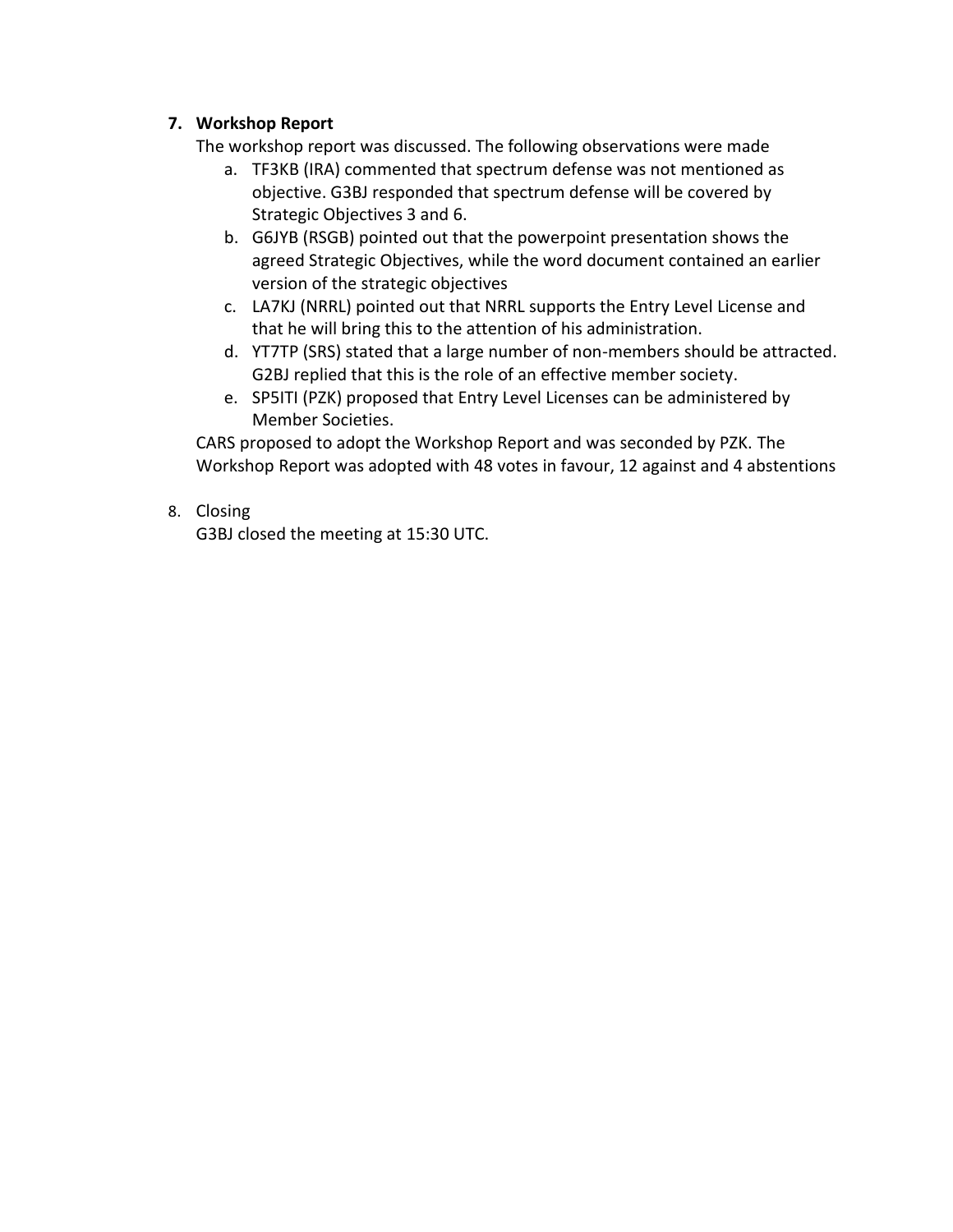## **Appendix 1**

#### **Tim Ellam, VE6SH, opening speech**

Honorable Guests , Distinguished delegates, Ladies and Gentlemen, Good morning.

I am delighted to see many of you again albeit virtually. I hope that you have all remained safe and healthy during current world events.

It gives me great pleasure to bring greetings from the IARU International Secretariat and your officers Vice President Ole Garpestaad LA2RR and Secretary Dave Sumner K1ZZ.

I would say that one would have not imagined a year ago that we would be holding a regional conference by virtual means, but I would wager we are getting used it by now. I think it speaks highly of all of us how quickly we have been able to adapt to virtual meetings and to move a lot of our business on line.

While holding a virtual meeting is not without its challenges I also think it bring an excellent opportunity to have more of our member-societies, more of our delegates and more radio amateurs and guest participate in our discussions. Attendance at in person meetings was a financial challenge for many of our members. We now have an opportunity to include more input into our discussions and participation from societies that might not otherwise attend the conference. I would wager that going forward many of our conferences and meetings will continue to be virtual, or at least a hybrid of virtual and in person attendance.

All of the officers are pleased to be attending as observers at this conference and look forward to participating in the discussions this week.

I am also very pleased to be able to address you today and to deliver some remarks at the opening of this conference.

Colleagues, *"Amateur Radio has changed and will continue to change. The IARU and its member-societies must be ready to adapt and respond to that change"*

I have said those words in my opening remarks to IARU regional conferences since I became president in 2009. Everyone seemingly agrees with my comments about "change", but it is only recently that our changing environment has required IARU to focus on altering the way we work. Clearly the fact that this meeting is being held virtually gives us the opportunity to recognize changes have to be made if IARU is going to be able to continue its good work in the future.

While I firmly believed we have made the IARU more cohesive and adaptable we still need to do more. Much more.

We are facing a generational and technical change in the amateur population. Such generational changes are not always reflected in our member-societies or indeed the IARU.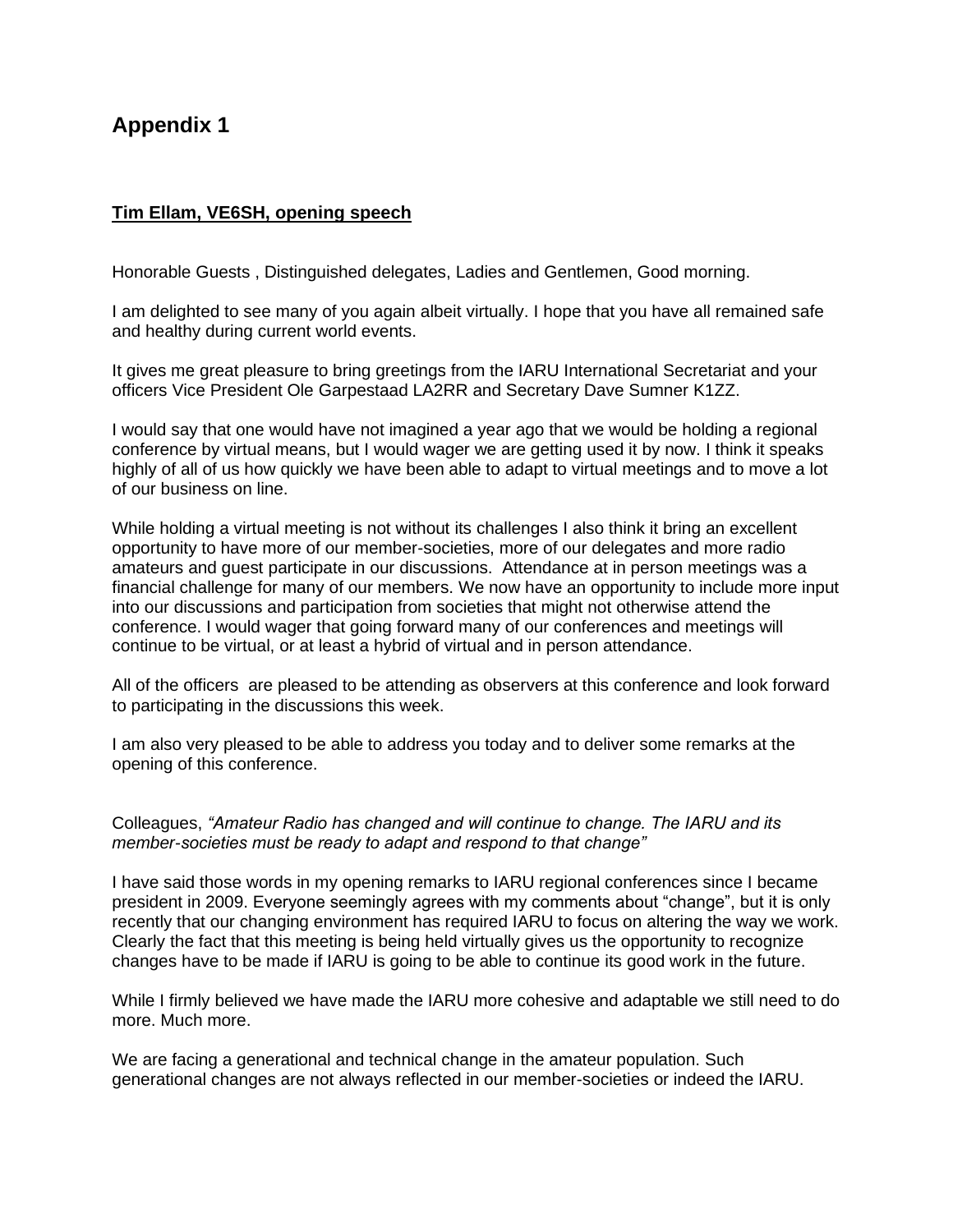We witness technical changes in the Amateur Services, but are often slow in adopting such changes or accepting those changes may not be what amateur radio means to us, but they are for many newer amateurs(the popularity of FT8 is but one example).

There are many additional organizations outside our member-societies which attract amateurs (and in some cases a very healthy number of members) sometimes to the detriment of our own societies. Some are focused on operating and others on technical achievement. We must adapt and consider how we can bring these organizations into our work. We can no longer ignore other groups which are attractive to the newer generation of amateurs.

In short, we cannot simply espouse the benefits of being a member of a IARU member society to today's amateurs. We need to respond and adapt to what they see as the benefit of amateur radio in order to ensure IARU remains healthy and relevant in the future.

I would urge you to consider how we can keep the core goals of the IARU and at the same time letting go of some things that we hold dear.

For example, will we really need a QSL Bureau system in the future for paper cards? Will that be attractive to a new generation of amateurs? We know the bureau system is major financial burden for some societies. The pandemic has suspended mail service between many countries. Consider whether it will ever come back. Should we not be encouraging electronic QSLing in some form?

Spectrum sharing, especially in the VHF plus range, will become necessary in the future and something IARU is working on to have a coordinated worldwide response on what portions of the spectrum we can either share or possibly trade for additional spectrum. We can no longer ignore the changing view by many regulators that spectrum must be shared where it is feasible. That will become a reality we need to prepare for now and manage the expectations of our members.

I acknowledge change is not easy and implementation of changes are often far from perfect. But, we must embrace change to continue to effectively advocate for the Amateur Service. Mr. President I think I should stop there. I am not trying to generate controversy by my remarks, but to stimulate discussion.

I am also pleased Region 1 has taken the lead on driving us forward. With the assistance of our member-societies and the IARU regional organizations I am confident that we will be able to adapt to change, both now and in the future. The workshop in 2021 will be an important opportunity for Region 1 to review its strategies for the future and the implications for Member Societies and IARU.

Thank you for allowing me some opening comments. I extend my personal support and good wishes for what I believe will be a very good conference.

Thank you.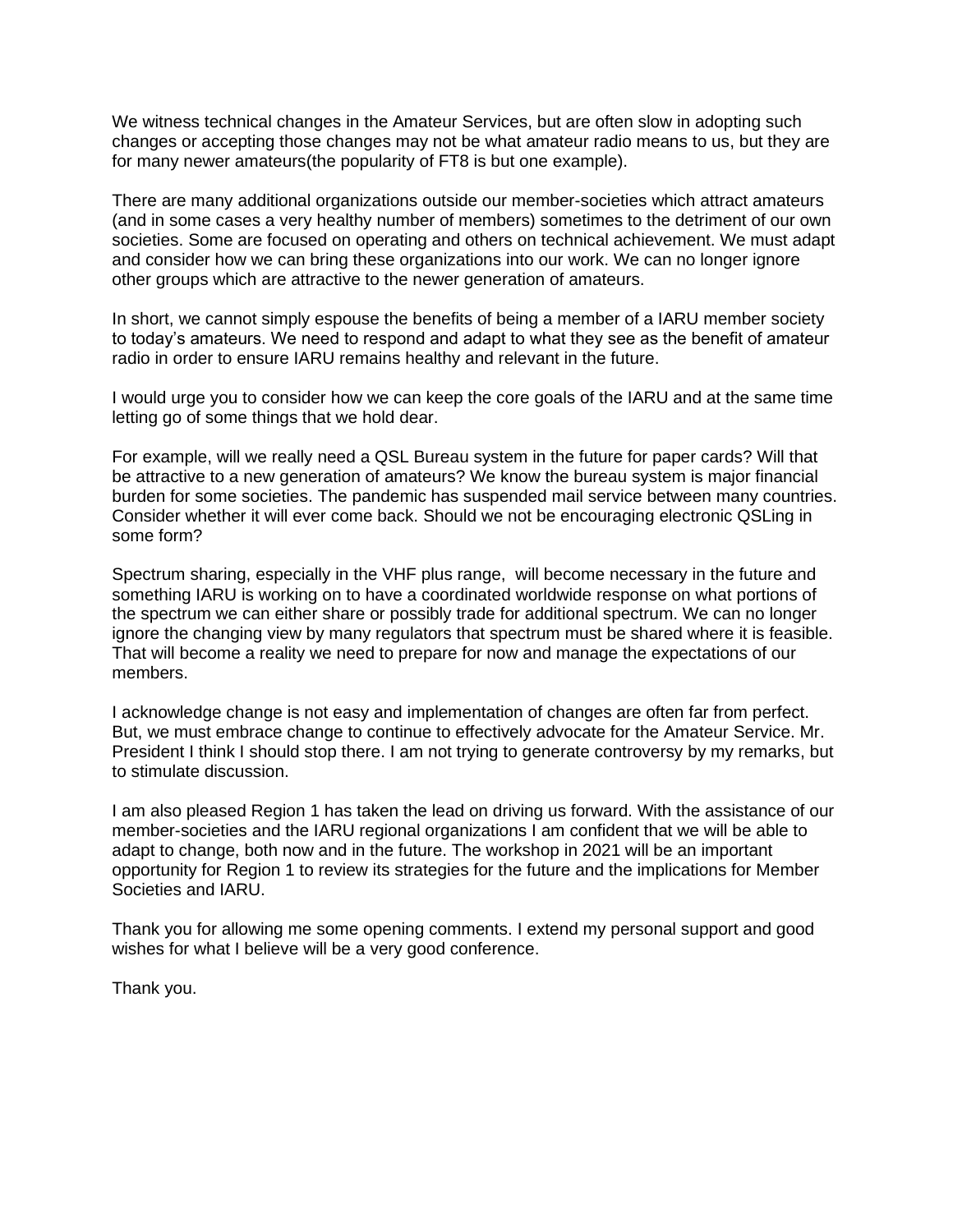## **Appendix 2**

#### **Don Beattie, G3BJ, addressing the conference**

Your view from the top is important to us, and I'm pleased that you have highlighted the areas which you have, as they resonate with our aims for the coming ten days.

I echo your comments about the constraints that COVID has brought, and the inevitable limitations of virtual meetings – especially for the sort of interactive event that we plan for the coming ten days. It is a great shame that we are unable to meet together, as this would make the work we have this week more straightforward. Nonetheless, I hope can all embrace the limitations of the technology and work constructively together to produce a great result.

Ladies and gentlemen, colleagues, I want to say a few words now as we start this conference and workshop programme.

Let me reflect on what has brought us here today and share my hopes for our work together.

From time to time, a number of you have expressed your concerns to me about the position of amateur radio today, views which are shared by the EC

You have said that we need to **improve our public relations**.

You have said that we need to **form alliances with other organisations** in related fields and so strengthen our position.

You have said that we should be recruiting into Amateur Radio **people from other related interest groups**.

All of these are very valid comments, but they risk overlooking one important point.

The amateur radio we talk about today is very often the amateur radio of the past.

If we are to focus on, and invest in PR, or if we are to seek alliances with other organisations to build a stronger amateur radio community, or if we set out to recruit from other parts of the population, **we need a shared vision** of what amateur radio is becoming, or perhaps I should say should become, to have any chance of a credible dialogue with our audiences.

#### **In short, we need a relevant "product" to offer for today's generation**.

Many of you will know that for the last four years in addition to my role as President I have been representing IARU in both ITU and CEPT on the potential threat of wireless power transmission to radio communication services.

When I started this work, I was unknown in those regulatory forums and was viewed with **suspicion and even a degree of hostility**.

That has moved now to a situation where the input of the amateur service is actively sought on technical aspects of the impact of WPT on radio communications.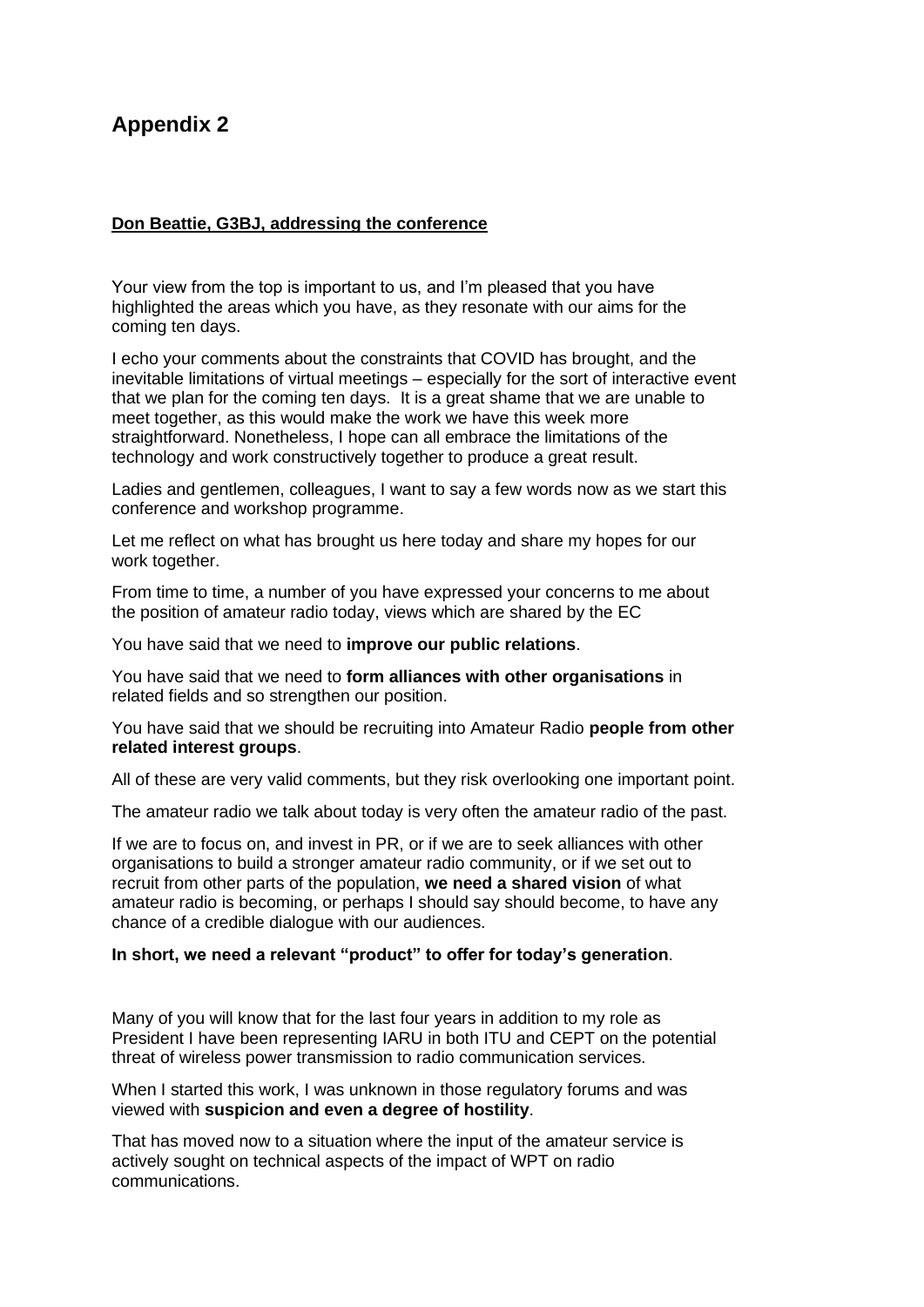That has taken a lot of time and effort but it shows that attitudes to amateur radio's role can be changed.

But even so, the personal contribution I made at the technical level to these regulatory discussions did not change the underlying view of regulators about the **relevance of amateur radio** and its social and economic value.

The spectrum that we occupy is often viewed as low priority for protection because "**amateur radio does not matter**".

If you think about the implications of that, there is a real risk that we are walking towards extinction as the pressures on the radio spectrum increase.

So what to do? You may have heard the story of three bricklayers – but it is worth repeating now.

A traveller came upon three men working.

He asked the first man what he was doing and the man said he was laying bricks.

He asked the second man the same question and he said he was building up a wall.

When he got to the third man and asked him what he was doing he replied that he was **building a cathedral.**

They were all doing the same thing, the first man had a job, the second man had a career and the third man had a vision and purpose.

What is our vision in amateur radio of the cathedral **we** are building? Do we share a common view? I don't think so.

Let me go back to the comments that IARU is not doing enough about our future direction.

Please remember that IARU itself has no people of its own and that **our people are your people**.

What we **can** do in IARU is to lead by encouraging and supporting work to develop a shared direction of travel and try to continually focus everyone in supporting that direction.

Be in no doubt, IARU cannot redefine and refocus amateur radio without the **active commitment** and involvement of you all.

So what we decide together this week will give us a shared aiming point. It will shape the future agenda which faces all our Member Societies and IARU itself.

In a number of past ventures it is clear to me that together we have **overcommitted and under-delivered.**

Finding capable volunteers with both the time and commitment to do difficult and time-consuming things on behalf of amateur radio is tough. So whatever we do this week, when it comes to implementation I advise **making realistic commitments and over-delivery**.

So from this meeting we don't just need words, but the actions that deliver the **reality** of the words.

We start on a journey today which will be both challenging and exciting. In this journey, Member Societies will need to take a hard look at their leadership team